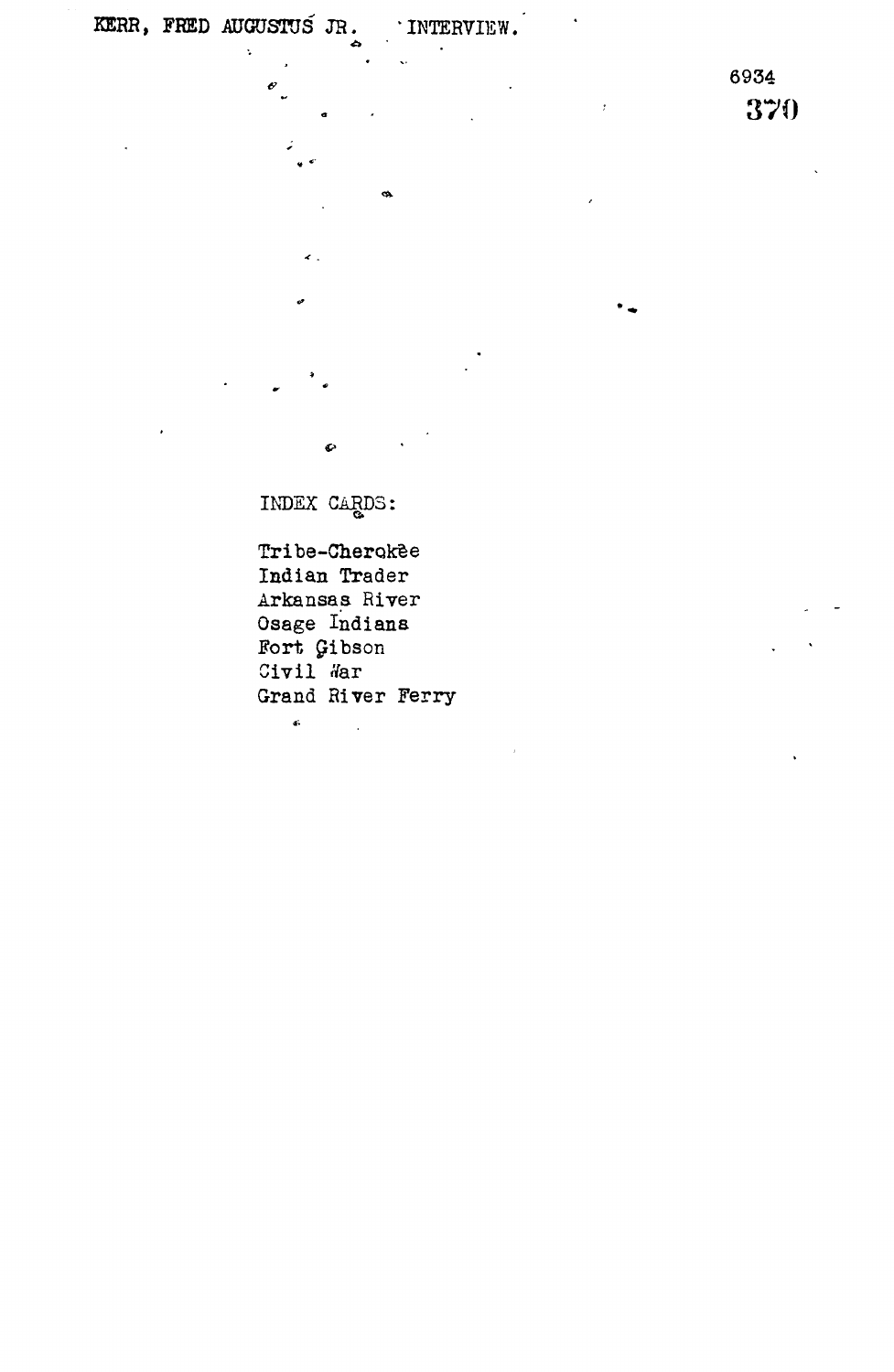371

**FIELD WORKER JAS. S. BUCHANAN Indian-Pioneer History S-149 July 21, 1937.**

**INTERVIEW WITH FRED AUGUSTUS KERR JR. Route 1, Warner, Oklahoma**

I. Fred A. Kerr, Jr., was born September 9, **1853, el git miles east of Ft. Gibson.**

**My father was Fred Augustus Kferr, Sr.,(waite) born and reared in the ricinity of Pittsburgh, Pennsylvania.**

**- My mother was Louisa, (Coodey) Kerr, the daugbter of Joe Coodey and J&ae (Boss) Coodey. Jane Boss Coodey was the sister of Chief John &oss of the Cherokees.**

**About 1837, my father with a number of other men formed a trading company, equipped and stocked** a wagon train and came west to trade with the Indians, **then beyond the frontier of clrilization. Their intention was to exchange their goods for and buy furs from the Indians in the weat until their wagons were loaded, then take the furs back to the eastern markets.**

**After many weeks of travel and hardships they passed the frontier of civilization Into the Indian country**

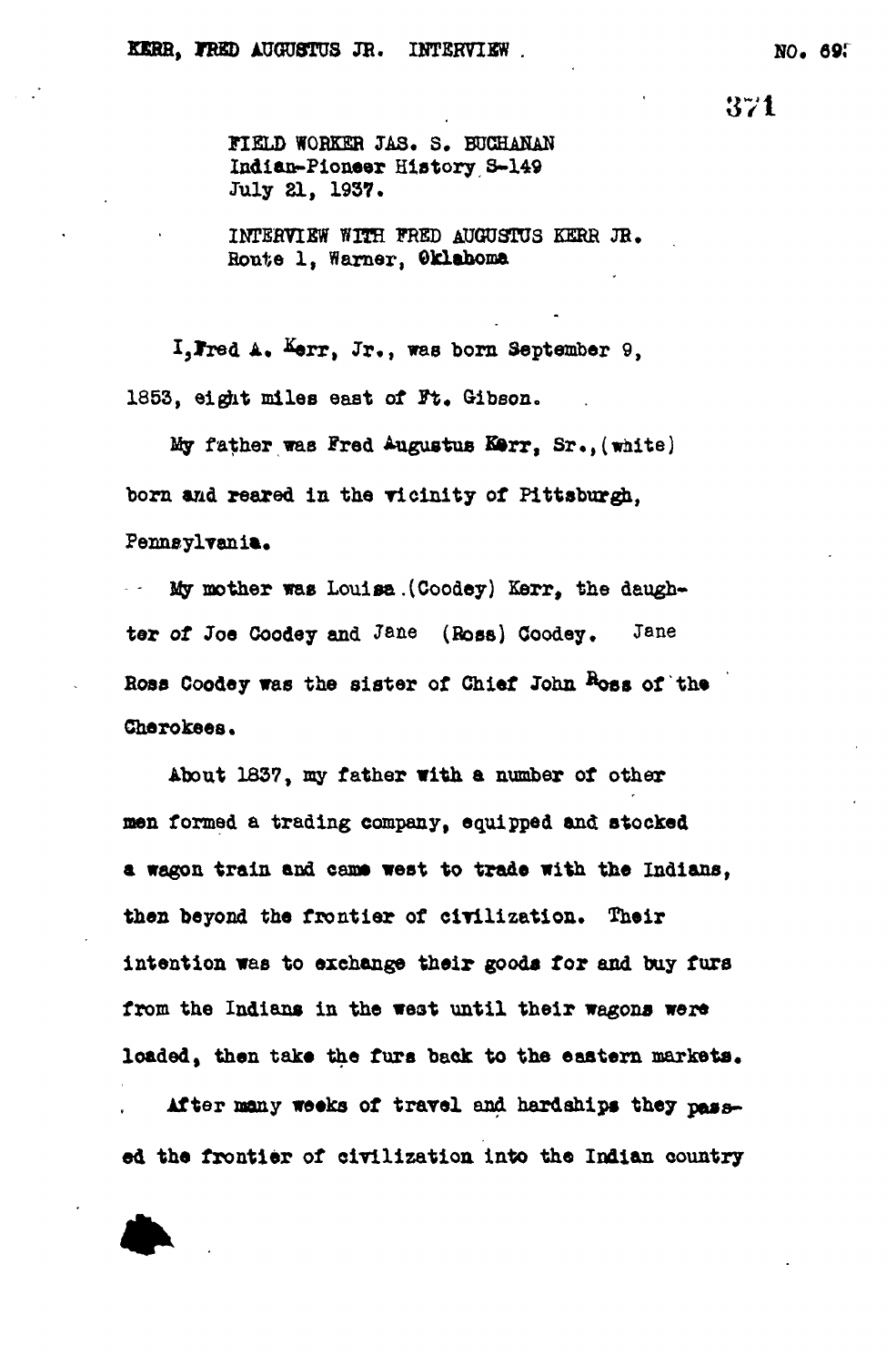**which is now northern Oklahoma or Kansas,when they were attacked by a band of hostile Indians, which resulted in a long and serious fight and the total destruction of their equipment and stock, though they wore successful is holding** off the Indians. Eventually the Indians gave up the siege and departed. The surviving members **of the trading party, leaving the ruins of their wagons and stock of goods, also several members of** their party buried there on the plains, started **back towards civilization seeking assistance and** protection. Several of the survivers died from **wounds and exposure on the return trip to the frontier, and eventually my father and another man** were all that were left of the entire party.

**from continuous riding through the rough unbroken trail, their horses became exhausted and** they deserted them and proceeded on foot. My **father's companion eventually became exhausted and told father that it was impossible fox him to go any further and he a aid to father, "you go on and try to save yourself•"**

372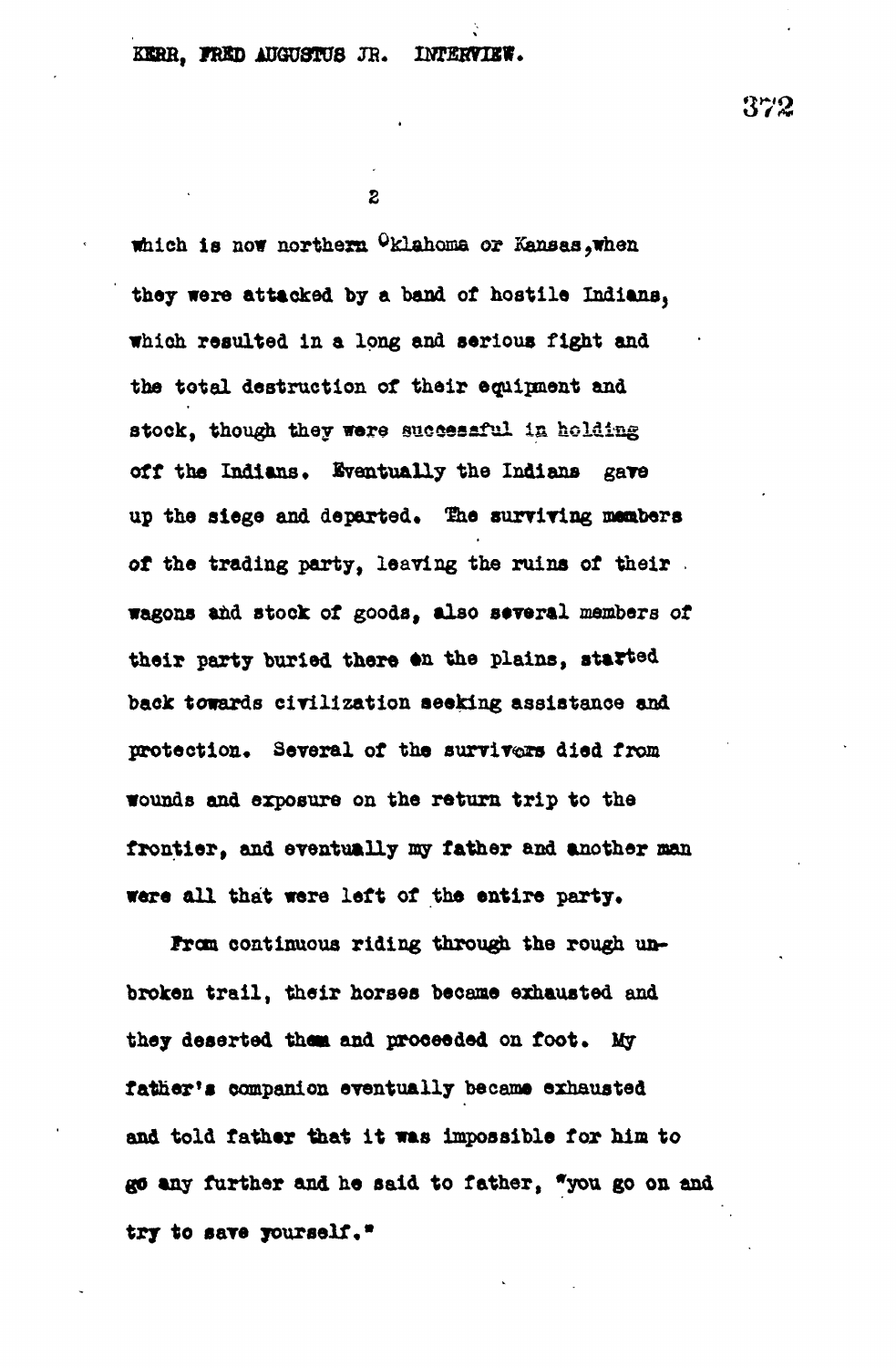$\overline{\mathbf{3}}$ 

**Jather aald he thought the situation over, finally making the most difficult decision he ever made in hia life, but realizing the circumstances demanded drastic action he told his companion," I have seen several of our men left behind, and as there are only two of us left, before X leave you here alone sick to perish by a slow death from exposure, X have decided it would be more merciful for me to kill you than** it would be to leave you here to die." When **father made known his decision, his companion thought seriously for a moment and then decided he could aak« it a little further, and with the** feeble assistance of father, they started stagger-. ing on, they knew not where. They had traveled **but a short distance when they came to a river, which they learned later was the Arkansas river. As darkness had come, they decided to rest there for the night.**

At dawn the next morning they were awakened by the crow of a rooster on the **appeal to side of**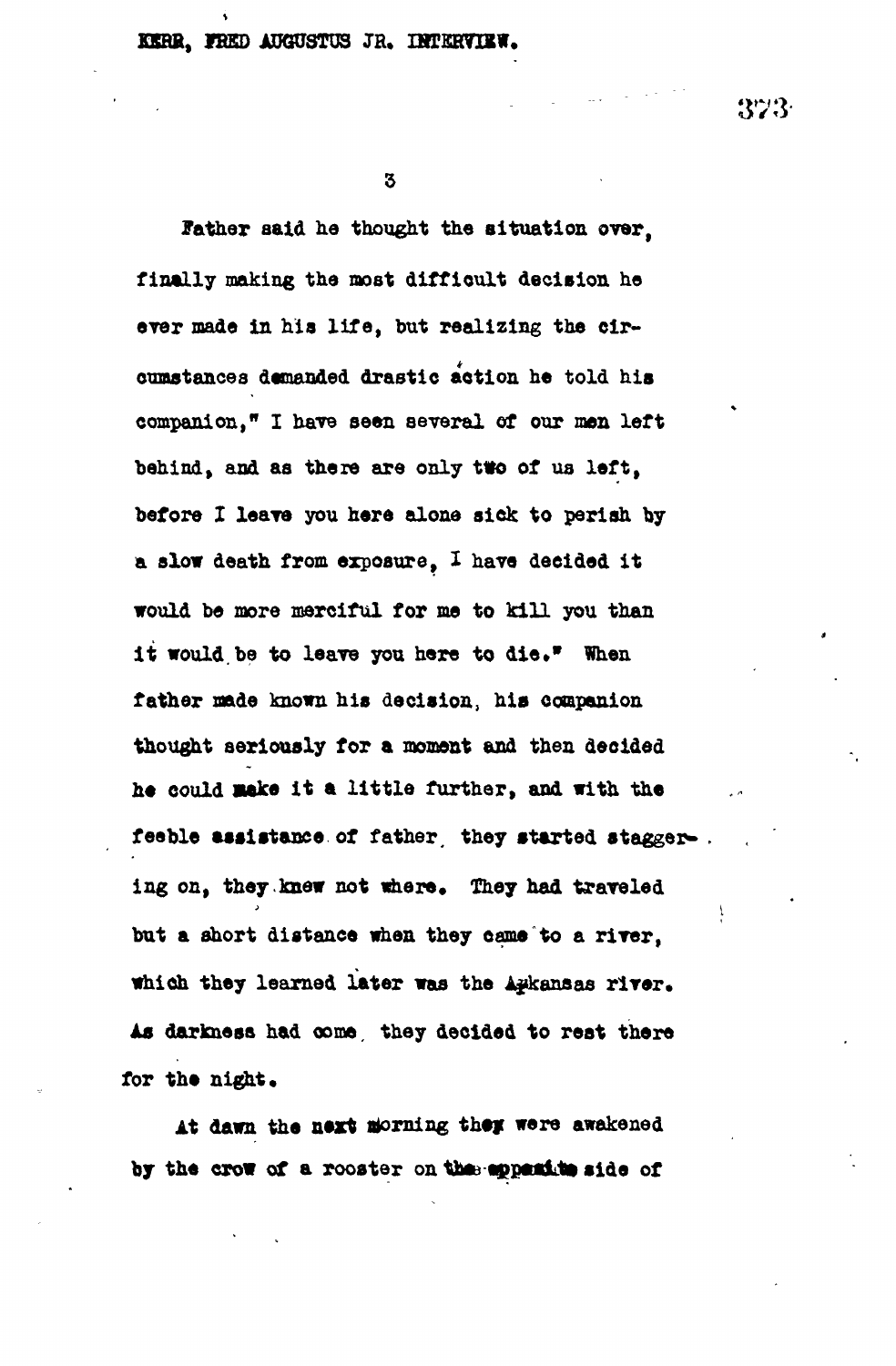$\ddot{\bullet}$ 

the river. They jumped to their feet with surprise **and joy, because the crow of the rooster meant they were near a settlement and what was more than anything** else *just* them. food.

**Father said his companion was BO jubilant over the fact that they had reached a settlement that he could hardly be restrained from attempting to swim the river, when it would have been an impossible** feat for him to perform due to his weakened condition. **father persuaded him to remain on that side of th»** river while father swam across, where he found a **settlement of Osage Indians, borrowed from them a canoe, returned and rowed his companion across the river to the Osage Tillage where they were given food and care by the Indians.**

**When father managed to make the Indians understand that they were very hungry and wanted food.** the squaws started to prepare a meal of wild meat. **He said his companion was so crazed with hunger, that would he would snatch the meat from the fire before it/hardly begin to cook.**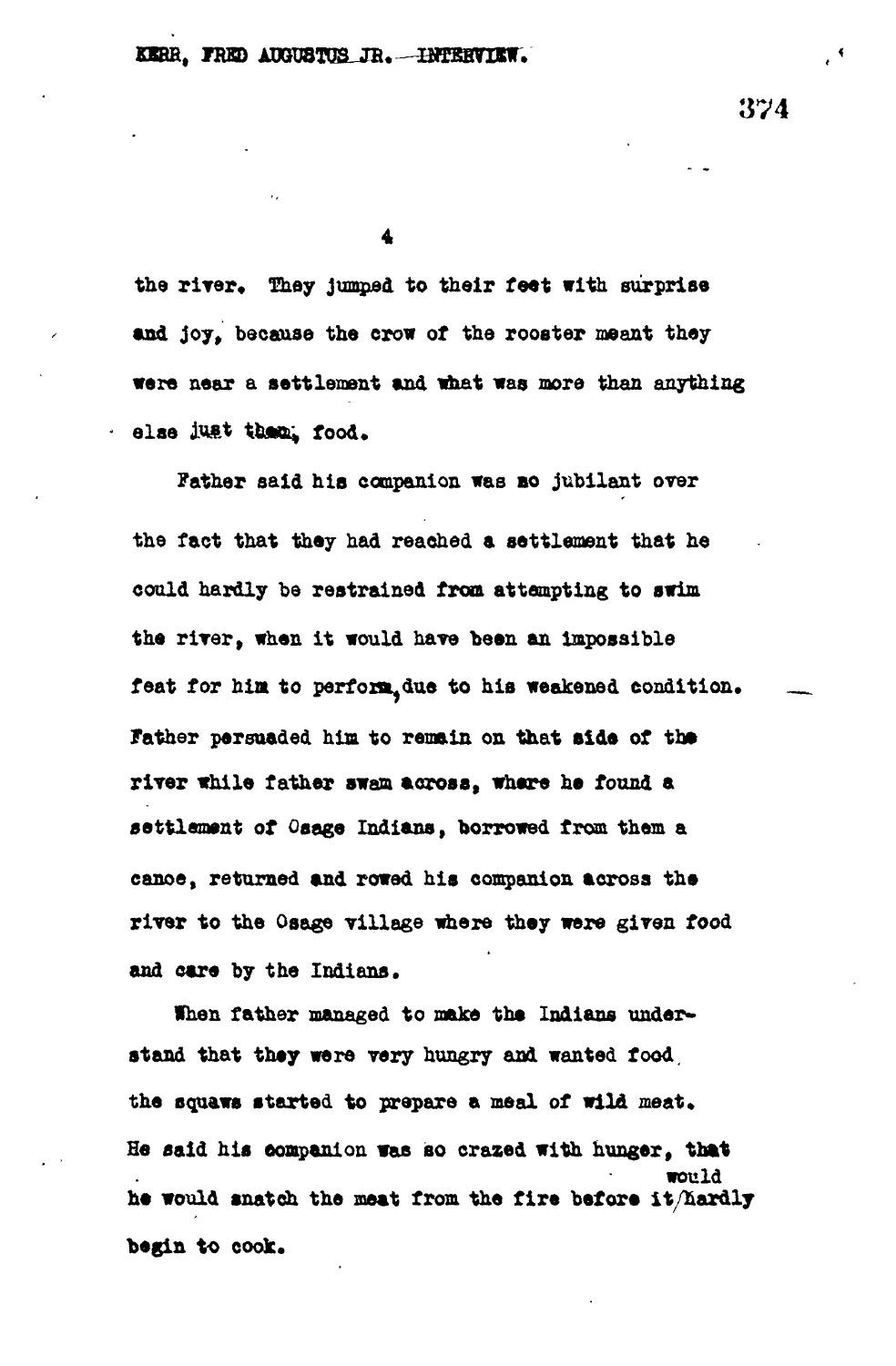5

**After they had been well fed, rested and partly recovered from the trying ordeal they had experienced, father made a deal with the Indians, giring them one hundred dollars in gold to take them to Ft. Gibson on horseback.**

**That was my father's introduction to the west and his arrival at Ft. Gibson as I heard him re**late it many times.

**His first permanent employment at It. Gibson was with the government in the commissary department, which position he held for a long period of** time, during which time he and my mother were married.

**At the beginning of the Oiril War my father gave up the position with the government which he had held so long and joined the Confederate Army, where he also served in the commissary department, assigned to a division at a confederate post which was situated near Tahlequah, until the entire post, which consisted entirely, of Cherokees, deserted the Southern cause and want to the Union side\* He then<sup>1</sup> took leave and came**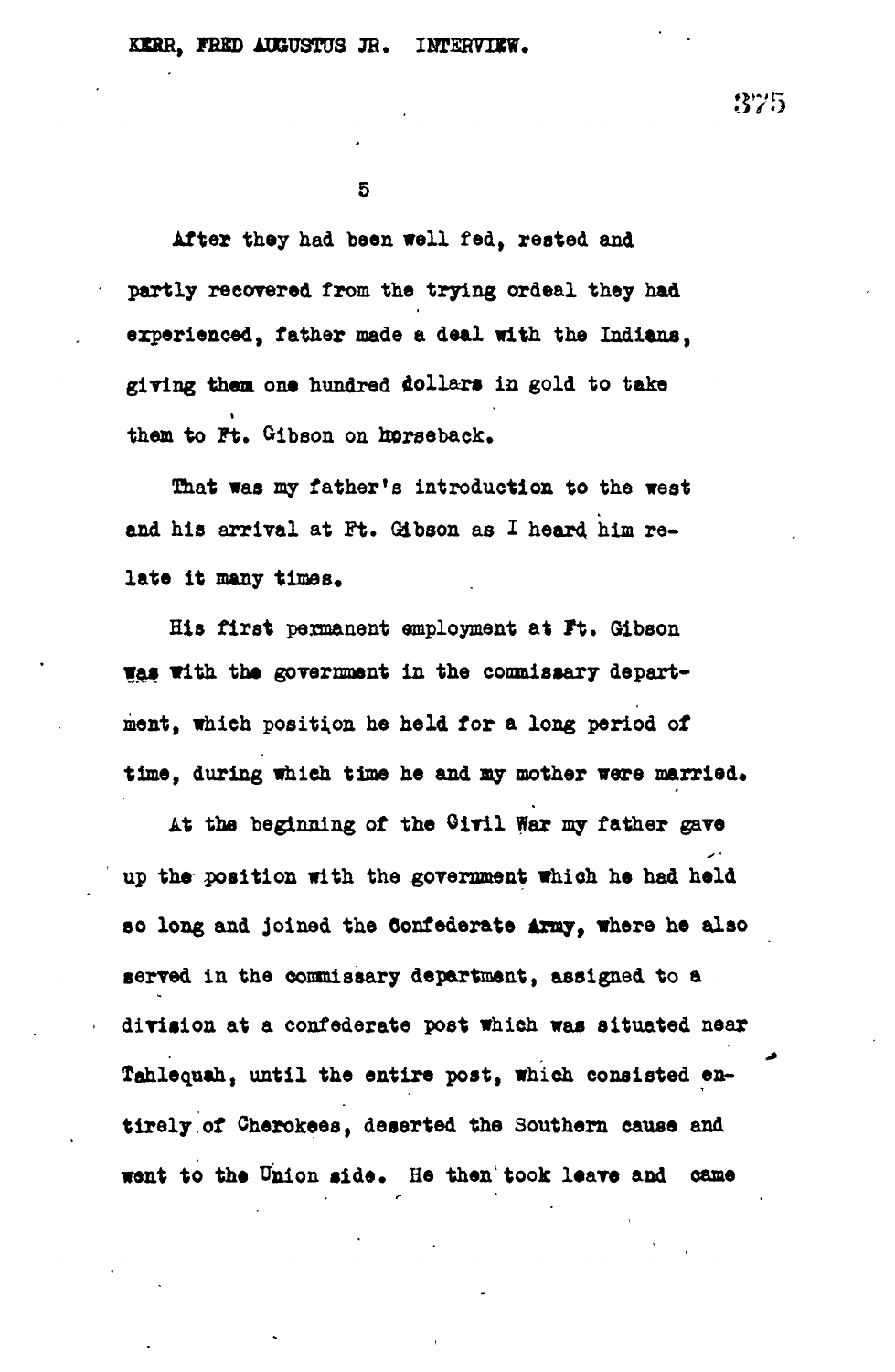## **SERB, FEED AUGUSTUS JR.**

6

home to Ft. Gibson and remained at home with us abeut three weeks, when a Captain Butler of the **Confederate post at Webbers Palls, whom father had partly reared and educated, assumed a grudge at father and openly made the assertion that he, Captain Butler, was going to take a detachment** of men and go to Ft. Gibson and hang Fred Kerr.

**An Indian Confederate private, who was a friend of my father, orerheard Captain Butler's remark, deserted the Confederate poattand came to H v Gibson and informed my father of Captain Butler's intention. Father, fearing for his own safety, left It. Gibson and none %oo soon, as immediately after he departed.** Captain Butler and his men were there looking for him. Father went to Fayetteville, Agkansas, where he found **the Cherokee regiment which had deserted the Confederacy near Tahlequah and joined the Union side, all of whom** were his friends. He was made welcome and there joined' **the Federal forces and was immediately reassigned to the**

376